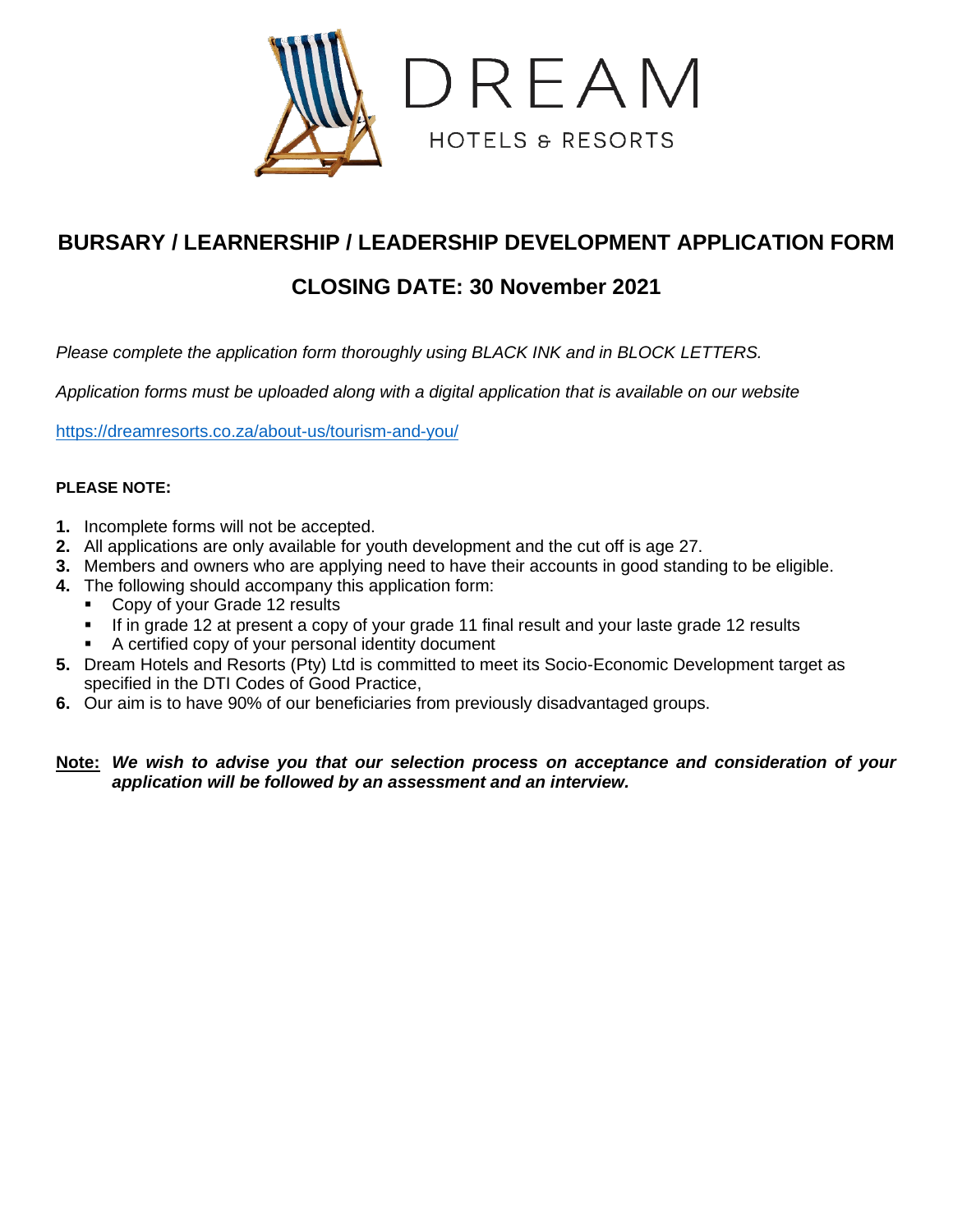### **1. COURSE INFORMATION**

In which course type would you like to study?

### **APPLICATIONS OPTIONS**

 Bursary for first year full time studies at an approved and verified tertiary institution for a 3-year degree, or equivalent qualification in Hospitality Management at higher education Institution

Learnership for a 1-year online course in Hospitality Management run by international hotel schools.

 $\Box$  Leadership development program a 1-year online program for current employed staff only through Stellenbosch University.

#### **APPLICATIONS SOURCE Are you an:**

| Employee<br>□<br>Please supply your employee number and place of work _________                                     |
|---------------------------------------------------------------------------------------------------------------------|
| Employee's Child<br>$\Box$<br>Please supply your parents' employee number and place of work                         |
| Guest / Member or Owner's Child<br>П<br>Please supply your booking reference / member number / or ownership details |
| <b>Community Member</b><br>□<br>Please indicate which community you are from ___________________________________    |
|                                                                                                                     |
| Disable Leaner application<br>$\Box$<br>Please indicate your disability type                                        |

# **2. PERSONAL DETAILS OF APPLICANT**

| Surname:                                                                                  |      |        |  |                   |         |       |          |
|-------------------------------------------------------------------------------------------|------|--------|--|-------------------|---------|-------|----------|
| First names:                                                                              |      |        |  |                   |         |       |          |
| Gender:                                                                                   | Male |        |  | Female            | Other   |       |          |
| Do you have a disability?<br>Joy Global supports initiatives for people with disabilities |      |        |  | If yes, specify:  |         |       |          |
| <b>ID Number:</b>                                                                         |      |        |  | Date of birth:    |         |       |          |
| Nationality:                                                                              |      |        |  |                   |         |       |          |
| Race (for employment equity purposes<br>only)                                             |      | Indian |  | Chinese/<br>Asian | African | White | Coloured |
| Postal address:                                                                           |      |        |  |                   |         |       |          |
| <b>Physical Address:</b>                                                                  |      |        |  |                   |         |       |          |
| Your contact number:                                                                      |      |        |  |                   |         |       |          |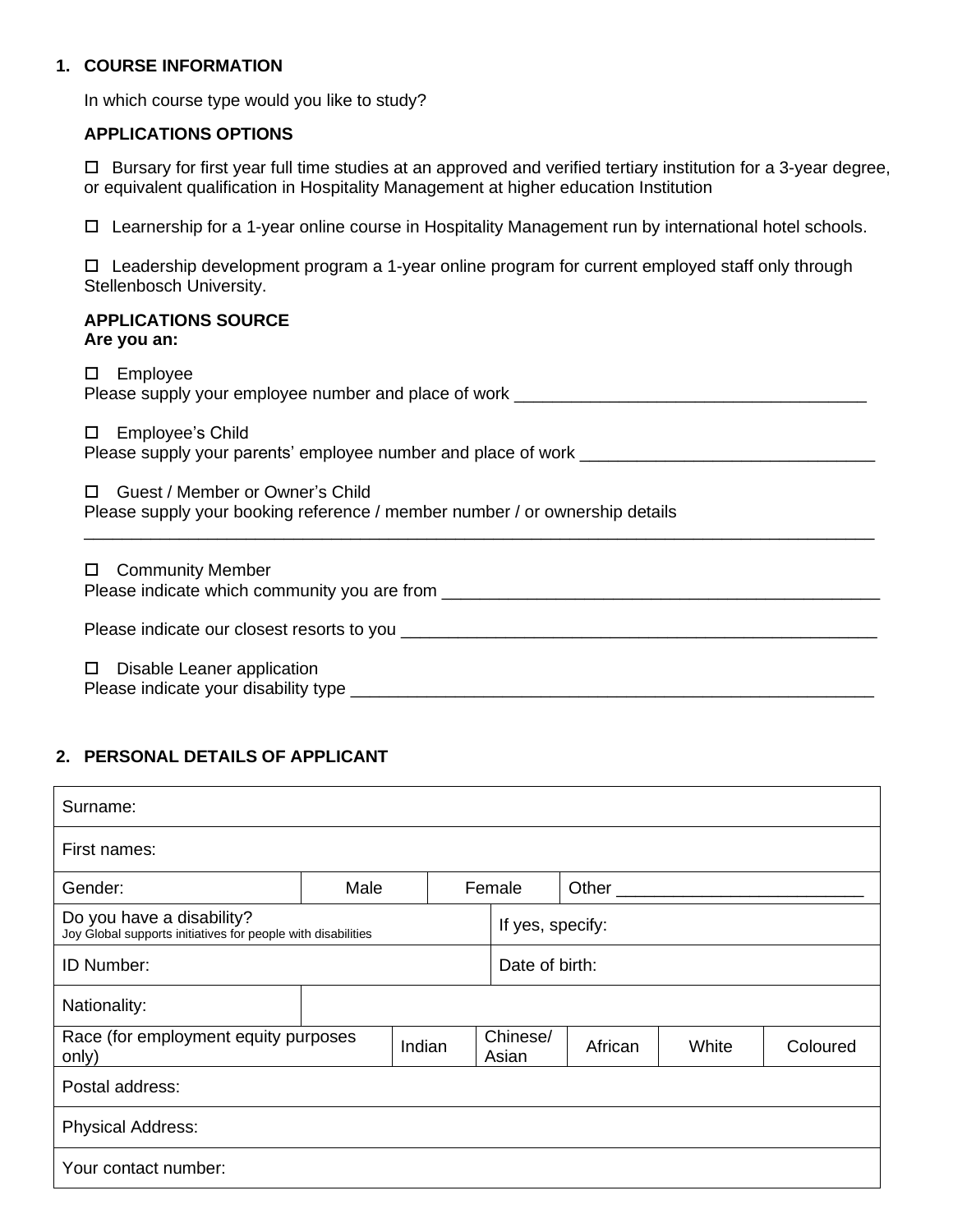Fax number:

Other contact telephone number: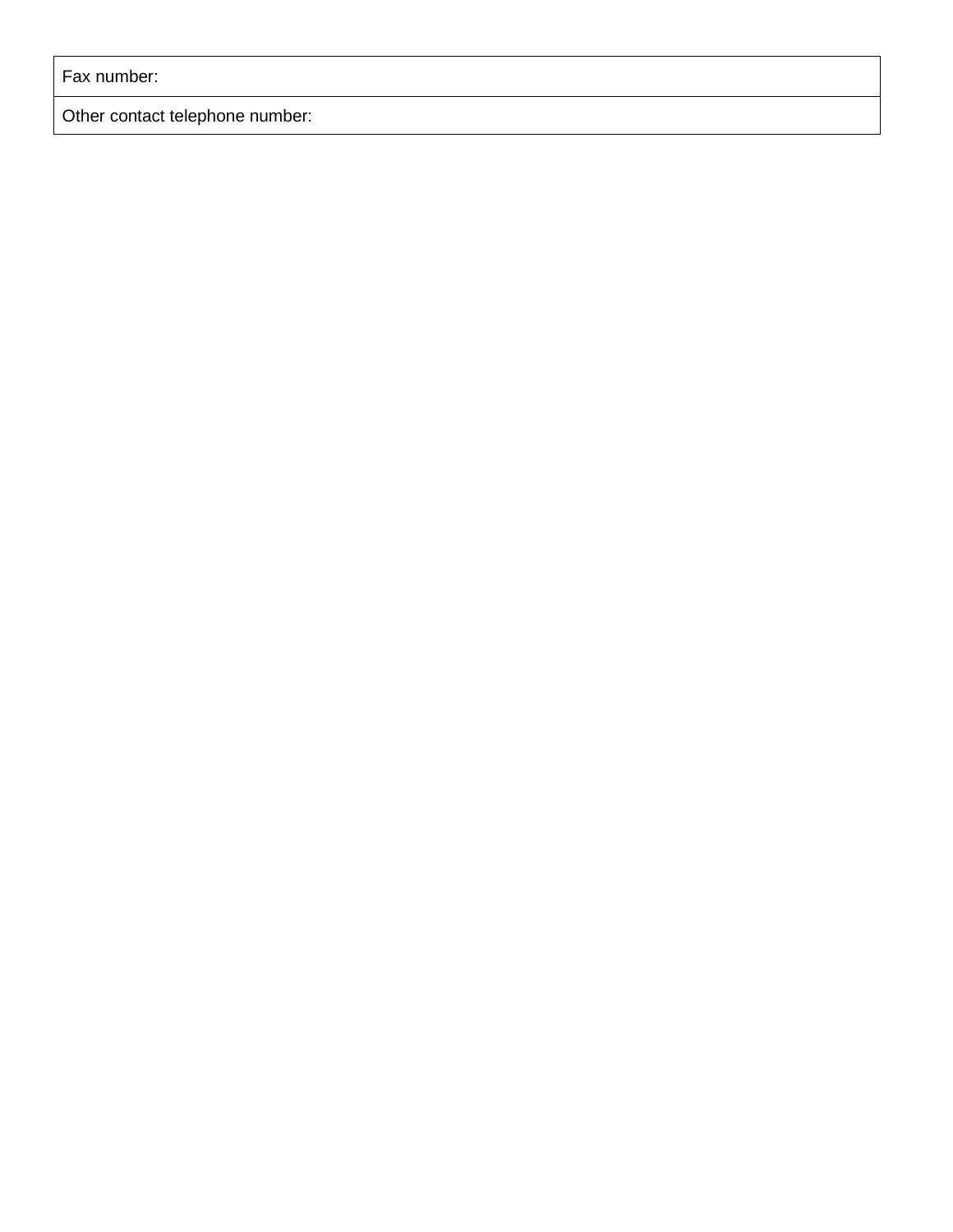# **3. PARENT/GUARDIAN DETAILS (not applicable to Children)**

| Initials:                                                                        | Surname: |                       |  |  |
|----------------------------------------------------------------------------------|----------|-----------------------|--|--|
| Postal Address:                                                                  |          |                       |  |  |
| <b>Physical Address:</b>                                                         |          |                       |  |  |
| E-mail address:                                                                  |          |                       |  |  |
| Telephone number:                                                                |          |                       |  |  |
| Occupation:                                                                      |          |                       |  |  |
| Is your parent/guardian currently employed by Dream Hotels and Resorts (Pty) Ltd |          |                       |  |  |
| If yes, by which Resort/unit/department:                                         |          | Period of employment: |  |  |

# **4. EDUCATIONAL PARTICULARS**

| Are you presently           | In Grade 11? | In Grade 12? | Have completed Grade<br>12? |  |  |  |
|-----------------------------|--------------|--------------|-----------------------------|--|--|--|
| Name and Address of school: |              |              |                             |  |  |  |
| Telephone number of school: |              |              |                             |  |  |  |
| Period attended - From:     | To:          |              |                             |  |  |  |